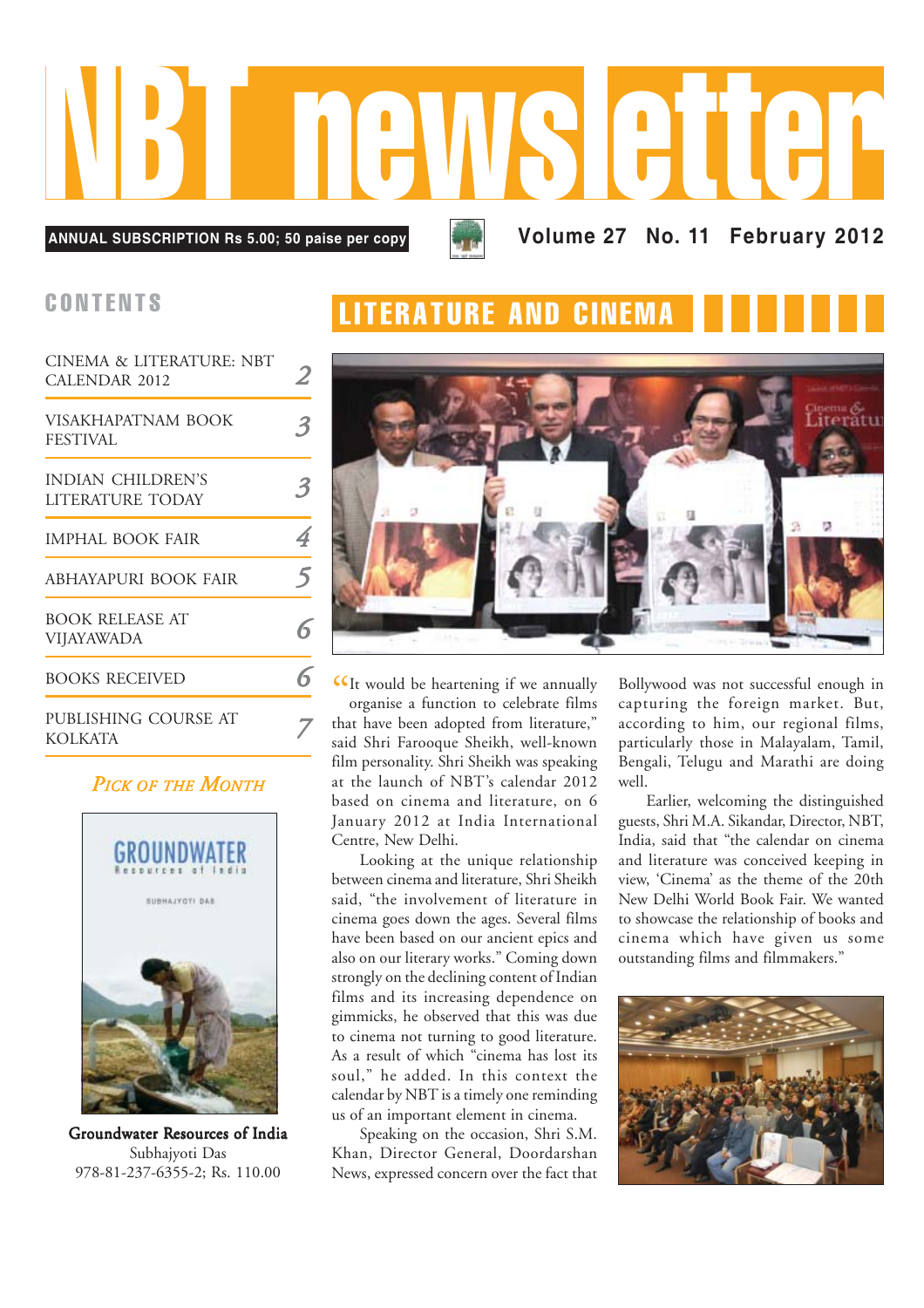### CINEMA & LITERATURE: NBT CALENDAR 2012

Books and cinema have had an enduring relationship. Most often cinema has turned to literature for inspiration, adapting it to a new language and idiom. Such adaptations have given us some of the finest moments in the Indian cinematic tradition. In order to focus on this unique relationship and to commemorate the hundred years of Indian cinema, the National Book Trust, India has chosen 'Cinema' as the theme of the 20th New Delhi World Book Fair 2012. This year, our calendar, on the theme cinema and literature, pays tribute to some well-known films based on literary works, as well as the auteurs whose creative genius realised and translated the literary piece into language of cinema. A collector's edition, the calendar brings to you glimpses of the pervading influence of cinema frozen in the frame of time. This calendar is available for sale at the NBT bookshop, Vasant Kunj for Rs. 50.



#### **2 NBT NEWSLETTER FEBRUARY 2012**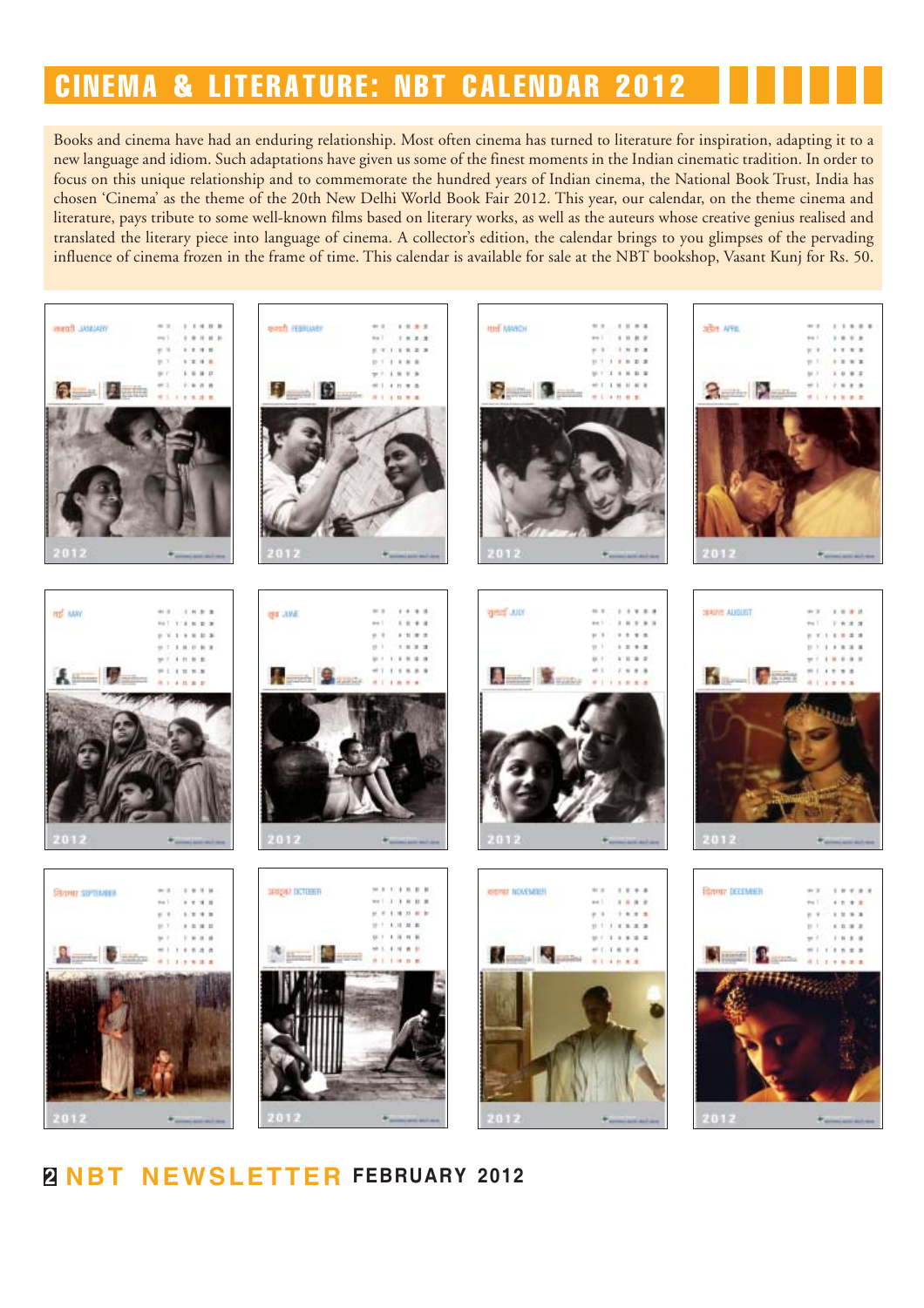## VISAKHAPATNAM BOOK FESTIVAL

CInternet, no doubt, makes<br>information available at the information available at the click of a button, but it can never be a substitute to books," said Ms D. Purandeswari, Union Minister of State for Human Resource Development while inaugurating the Visakhapatnam Book Fair at the Golden Jubilee Grounds of the Andhra University. "There is an urgent need to promote reading habit among children lest the onslaught of technology makes them neglect books altogether," she added.

Organised by the National Book Trust, India the Fair was held from 3 to 11 December 2011 in collaboration with the district administration as well as the Vijayawada Book Festival Society.

Commending NBT's efforts in





organising the book fair, Ms D. Purandeswari welcomed the Trust's proposal to set up an NBT Book Promotion Centre in Visakhapatnam. She also suggested making the book fair an annual affair.

Talking about the importance of bookmindedness in the country, Shri Kalipatnam Rama Rao, eminent writer and Sahitya Akademi awardee and Shri K. Srinivas, editor, *Andhra Jyothi* spoke on the need to promote the book reading habit among the youth.

Speaking on the occasion, Shri N. Gopi, Sahitya Akademi awardee, felt there was a dearth of translations from Telugu to other Indian languages and wanted NBT to address the issue.

The inauguration was presided over by Shri Yarlagadda Lakshmi Prasad, Chairman, AP Hindi Academy and the guest speaker was Shri K. Ramaswamy, President, Vijayawada Book Festival Society.

Earlier, Shri M.A. Sikander, Director, NBT spoke about the various activities of the Trust besides publishing.

Many literary and cultural programmes were held during the

Book Fair which was well received by book lovers, students, parents, youth, scholars, litterateurs, and enthusiasts.

The programme was coordinated by Dr Pathipaka Mohan, Telugu editor, NBT.



### INDIAN CHILDREN'S LITERATURE

As part of the series of monthly meetings on children's literature in Delhi and other places in India, National Centre for Children's Literature (NCCL), a wing of National Book Trust, India, organised a discussion on Indian Children's Literature Today at State Resource Centre for Adult Education, Bhubaneswar on 9 January 2012.

Speaking on the occasion Shri Atanu Roy, eminent illustrator, observed that the illustrations in children's books should please children's mind. Contradicting the usual allegation that children today do not read books and engage their time in seeing TV or playing computer games, he emphasised that books with good illustrations do attract the child-reader. He felt that illustrations should be considered at par with the literary content for children.

Prominent speakers on the occasion included Smt. Deepa Agarwal, popular children's writer; Smt Manisha Choudhry,



Head, Content Development, Pratham Books; Shri Dash Benhur, eminent children's author from Odisha, Shri Manas Ranjan Samal, Media Coordinator, OPEPA and Editor, *Jhumuka*; and Dr. Harihar Kanungo, Director, Odia Bhasha Pratisthan. The speakers expressed concern over non-availability of adequate reading material for children keeping their changing reading needs in mind. Shri Satyabrata Barik, Director, SRC for Adult Education, Odisha presided over the discussion. The programme was coordinated by Shri Manas Ranjan Mahapatra, Editor, NCCL (NBT).

**FEBRUARY 2012 NBT NEWSLETTER 3**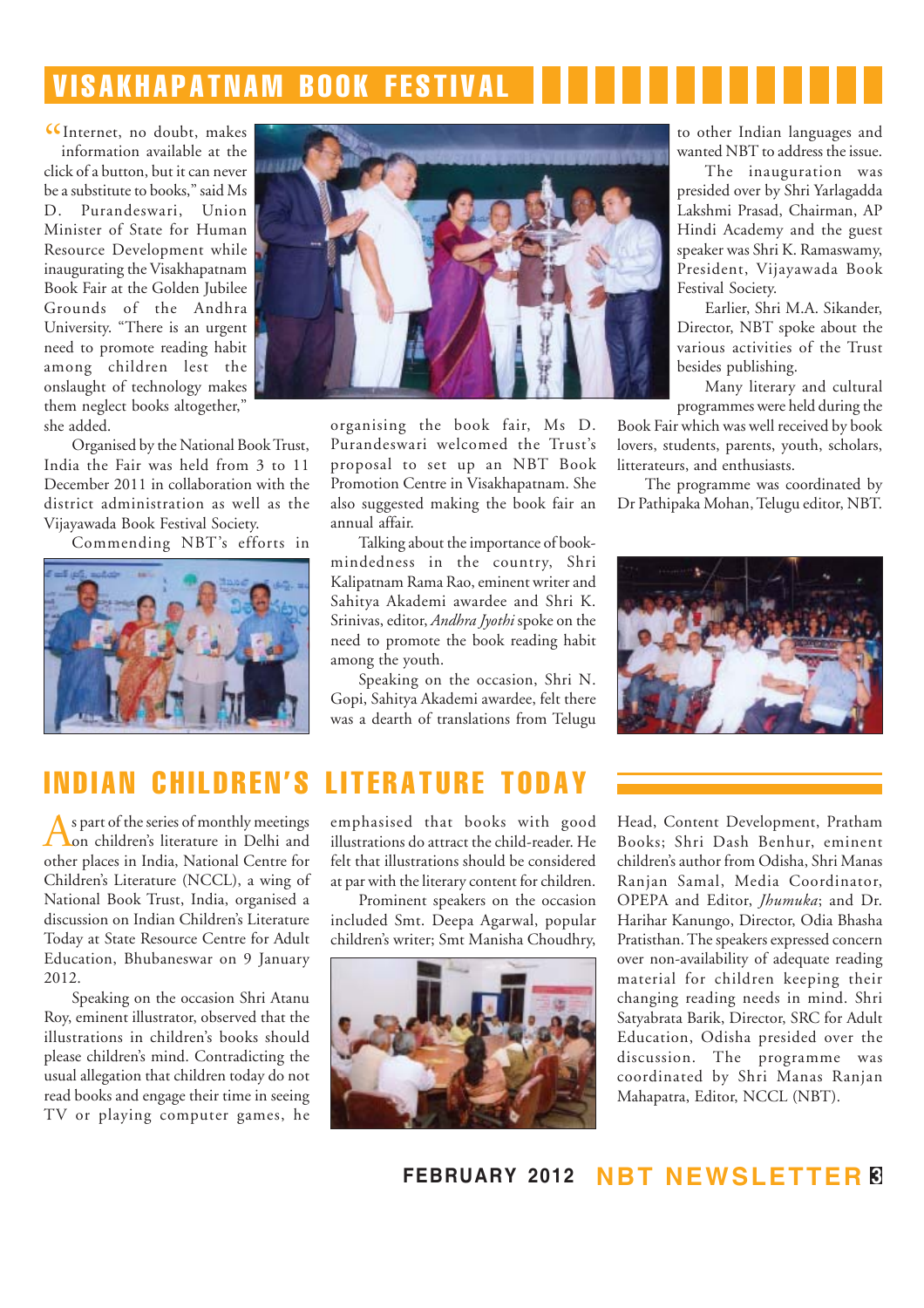# IMPHAL BOOK FAIR

In pursuance of its literary<br>activities being organized n pursuance of its literary in the North East region of the country to promote books and book reading habit, the National Book Trust, India in collaboration with State Central Library, Imphal and Department of Art & Culture, Government of Manipur, organized the Imphal Book Fair at Hapta Kangjeibung Hockey Ground, Imphal in Manipur from 24 December 2011 to 1 January 2012.

The Fair was

inaugurated by Shri Ph. Parijat Singh, Minister of Agriculture, CADA & Labour, Manipur on 24 December 2011. Shri R.K. Jhalajit Singh, noted Manipuri author graced the inaugural function. Besides, Dr. R.K. Nimai Singh, Commissioner (Art & Culture), Govt. of Manipur; Dr. K. Sobita, Director, Art & Culture, Govt. of Manipur; and Smt. S. Tampakleima Devi, Chief Librarian, State Central Library, Imphal were also present on the occasion.

In his inaugural speech, Shri Ph. Parijat Singh emphasised on the role of books. He said that book can be regarded as a house of knowledge that can be rewarded only by its value. He said that books help in gaining new insight and perspectives on issues that matter to the readers and helps them to have a new understanding of the world around. He



also appreciated the efforts made by National Book Trust in making available knowledge to the people of Manipur at their doorsteps by organizing the Imphal Book Fair.

During all the days of the book fair, various literary programmes were organized by the Directorate of Art & Culture, Govt. of Manipur, in which literary personalities as well as school children, theatre and art personalities from Manipur and adjoining States took part. These programmes included a North-East Poets Meet, State Level Symposium on Reading Habit, Meet the Singer, Meet the Film Artists, Narration of Manipur Short Stories, State Level Quiz on Art & Culture of Manipur as well as Drawing Competition for children. The children who won the competitions were given certificates.

Book Fair was held on 1 January 2012 in which Shri R.K. Nimai Singh, Commissioner, Art & Culture, Manipur was the Chief Guest and Dr. Abdul Malik, Dy. Registrar, Jamia Millia Islamia, Delhi; Dr Naorem Giridhari, Librarian, JNIMS and Dr. K. Sobita Devi, Director, Art & Culture, Govt. of Manipur were distinguished guests.

Despite the prevailing disturbed

situation in the Manipur State, about 50 publishers and booksellers from various parts of India participated in the book fair. Besides a large number of publishers and booksellers from Imphal, participants from Delhi, Kolkata, Guwahati and Silchar were spread over 110 stalls in the Fair.

The book fair witnessed a large number visitors every day. This was the first time that National Book Trust, India had organized a book fair in Manipur State and the response was overwhelming. All the local participants as well as the visitors greatly appreciated the book fair because according to them this was the largest book fair they had seen in Imphal although the local authorities had been organizing book fairs in Imphal regularly. The Fair was coordinated by Dr. Deepankar Gupta, NBT, India.



The closing ceremony of the Imphal

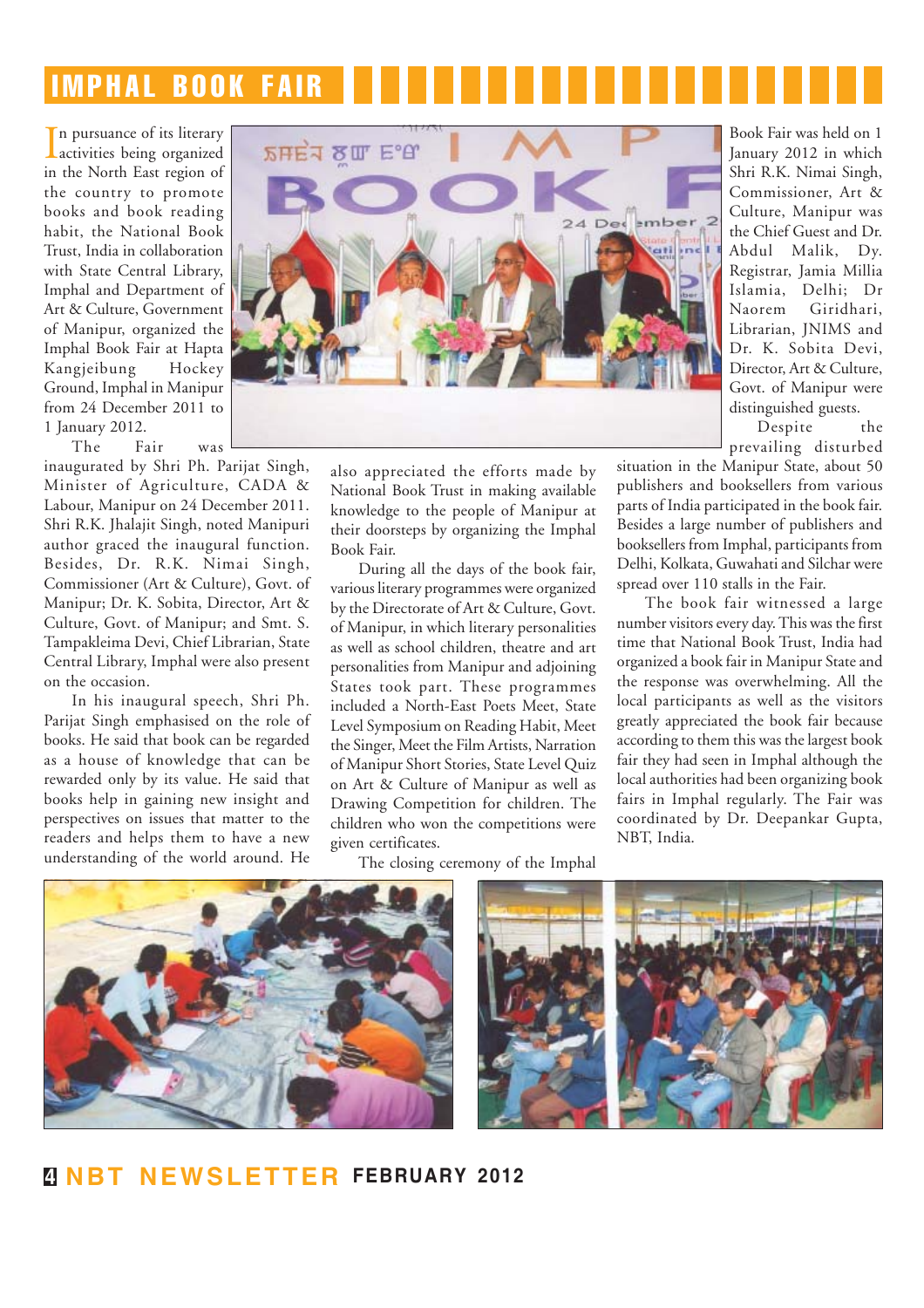# ABHAYAPURI BOOK FAIR

CAsamiya literature is scaling<br>newer heights. Several world newer heights. Several world class literary works have been penned by Asamiya writers. That is why I can say with conviction that Asamiya would certainly be one of the few remaining languages even after the death of thousands of languages around the world." On this positive note, Shri Kanaksen Deka, eminent literature and former President of Asam Sahitya Sabha inaugurated the Abhayapuri Book Fair on 26 November 2011. The Fair was organised by the National Book

Trust, India in association with North Salmara Sub-divisional Administration and All Assam Publishers and Booksellers Association at Gandhi Maidan, Abhayapuri from 26 November to 3 December 2011.





Striking a note of caution, Haider Hussain, eminent journalist, and chief Guest at the Inaugural Function said, "Asamiya language has faced a crisis even within the geographical boundary of the state of Assam. There are genuine reasons behind the resentment shown by certain ethnic groups from time to time. To address



that resentment, we must incorporate the socio-cultural mores of every ethnic group of the state in Asamiya literature. Every ethnic group should be able to see their reflection in the mirror of Asamiya literature." Shri Hussain also released the souvenir entitled "Sanchipaat" brought out on the occasion.

Exhorting people to read more and more books, Shri Chandan Kumar Sarkar, Hon'ble MLA and Guest of Honour at the function said, "Contrary to the popular belief, politicians of all hues read a lot of books to keep themselves abreast with the laws of the land." Shri J.V.N. Subramanium, SDO (Civil), North Salmara Abhayapuri welcomed the distinguished gathering. Shri N. Jeffry, Project Director, DRDA, Bongaigaon presided over the function.

Earlier hundreds of school children brought out a colourful book march enthralling the booklovers gathered on the occasion. The children also took a pledge to work for building a bookminded society.

Several events for booklovers of all age groups were held on various days of the fair including North East Women Poets Meet, a Theatre workshop by noted children's theatre expert Dr Ashis Ghosh, Asamiya Spelling Bee contest by Dr Santanoo Tamuly, Editor, *Mouchaq*, the largest circulated children's monthly from North East, Meet-the-Author session with Anubhav Tulasi, eminent poet and a talk on "The Other Tagore" by Shri Nirmal Kanti Bhattacharjee, Director, K K Birla Foundation.

Shri Rajib Deka, eminent Career Consultant, also conducted a career counseling session for young adults. A seminar on biodiversity was also held by Aranyak, a local NGO. Besides several book release functions and a multilingual



Poets' Meet by Assam Sahitya Sabha added flavour to the fair.

Kamrupa Cultural Group from Guwahati presented a musical evening on the last day in memory of Bhupen Hazarika, Assam's cultural icon, and Mamoni Roisom Goswami, the Jnanpith award winning author.







**FEBRUARY 2012 NBT NEWSLETTER 5**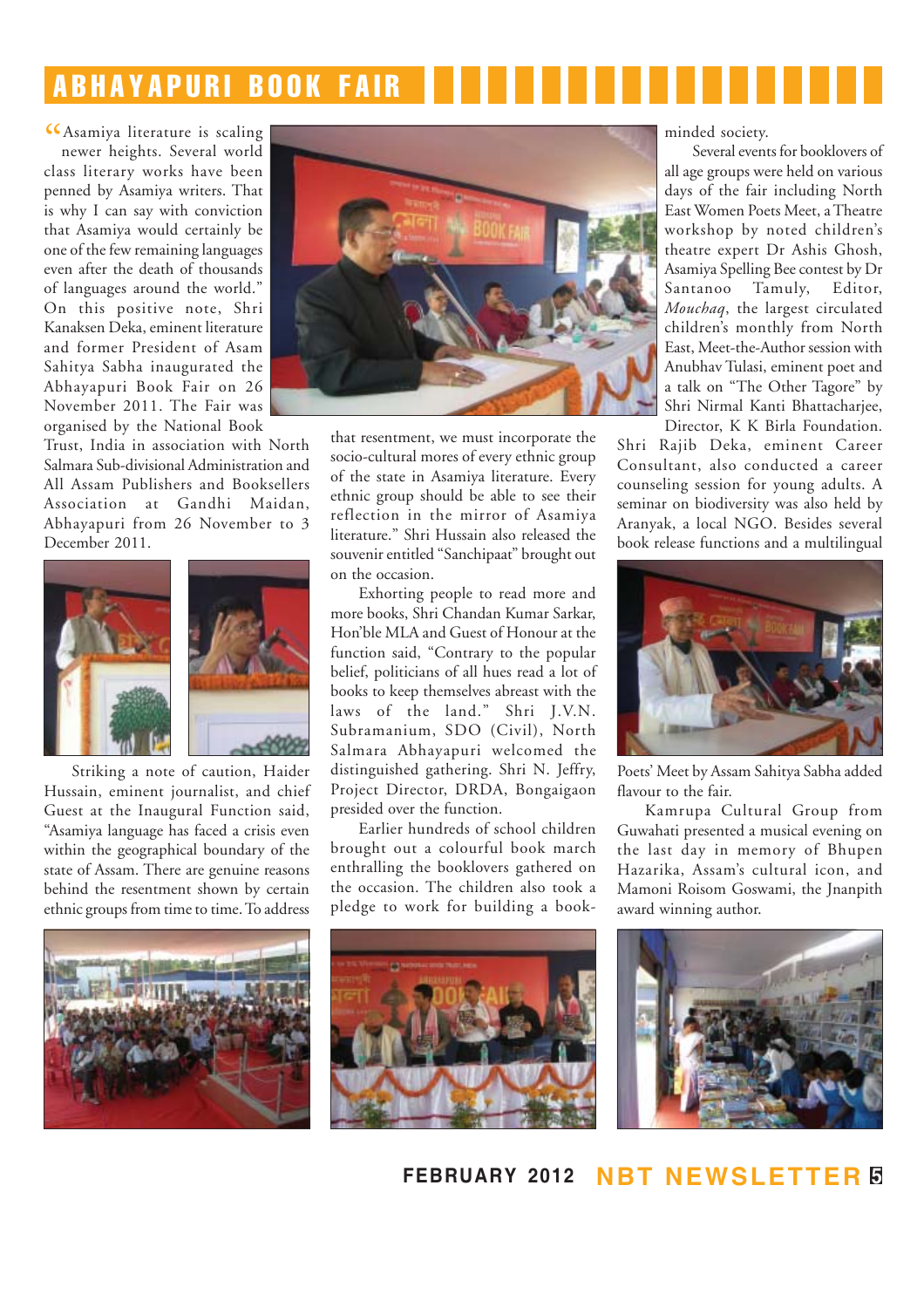### BOOK RELEASE AT VIJAYAWADA

" Ram Manohar Lohia was not only a great leader and politician but also a great role model for present generation and politicians. His sacrifice for the nation is unforgettable. All through his life he struggled to take socialism to the grassroots" said Shri S.A.M. Rizvi IAS, District Collector and Magistrate, Krishna District, while releasing the Telugu translation of Biography of Ram Manohar Lohia published by the National Book

Trust, India. He also said that with the help of his book the younger generation can read about Lohia and his movement. Shri Rizvi was speaking at the book release function organised on 9 January 2012 at the Vijayawada Book Festival.

Inaugurating the function, Prof. Anjaiah, a noted socialist thinker and Director, Centre for Scientific Socialism, Acharya Nagarjuna University, Guntur, spoke at length about Lohia and his socialist thoughts and philosophy. He also appreciated the NBT for bringing out his biography in Telugu.



Guest speaker and noted socialist Shri Ravela Somaiah said that the writings of Lohia as well as his ideology should be taken to the youth. He also exhorted the



younger generation to read the biographies of our National leaders and freedom fighters.

Others who spoke on the occasion included Shri R.V. Ramarao and Shri D. Ashok Kumar, Secretary Vijayawada Book Festival Society.

Literary luminaries, media, Lohia's friends, followers, Vijayawada and Guntur District Socialists, noted writers and critics from Vijayawada and Guntur

District and other parts of Andhra Pradesh took part in the programme.

Dr. Pathipaka Mohan, Telugu editor, NBT, coordinated the programme.

#### **Be A Member of** *Readers' Club Bulletin*

a bilingual magazine for children brought out by

**NATIONAL CENTRE FOR CHILDREN'S LITERATURE (A wing of NBT, India)**

#### BOOKS RECEIVED

*Handling the Children the Rightway;* Roopnarain Kabra; 978-93-80458-18-2; Rs. 495.00; Samayik Books, 3320-21, Jatwara, Darya Ganj, N.S. Marg, New Delhi-110002



The book has been written an experienced teacher towards shaping children. It talks about what is mistreating of children, egoistic parents, how school syllabus and exams dominate creativity exploration and

experimentation, impositition of parents' ambition on children, sensitiveness of children, how to allow them to learn and grow by themselves, effects of scolding and humiliation on children, etc.

*Between Friends: Letters Exchanging Ideas (Vol. 2)*; Margaret Chaterjee; 978- 93-80188-18-8; Rs. 200.00; Bibliophile South Asia, C-127 Sarvodaya Enclave, New Delhi-110017



As in the earlier book with the title *Between Friends*, the author who did intensive research on Gandhi's life and<br>thought, provokes thought, strenuous reflection on issues which matter today and stresses the

importance of multiple perspectives instead of dogmatism, scepticism or obscurantism. She firmly believes that the present does not trump the past and that this needs remembering as we face an uncertain future.

*Keladi Nr eladi Nrupa Vijaya*; Keladi Kavi Linganna; Rs. 150; National Manuscript Mission, Keladi Manuscripts Resource Centre, Keladi-577401, Sagar Taluk, Karnataka



This is an English translation in prose of Keladi Nrupa Vijayam, originally written in Kannada in poetry form by Kavi Linganna, the Court Poet of Keladi rulers of 17th-18th century. It gives an

account on the rise and fall of this ruling line; the achievements of individual rulers in terms of their military exploits, charity and patronage and personal qualifications. Published in English for the first time to reach scholars outside Karnataka.

#### **6 NBT NEWSLETTER FEBRUARY 2012**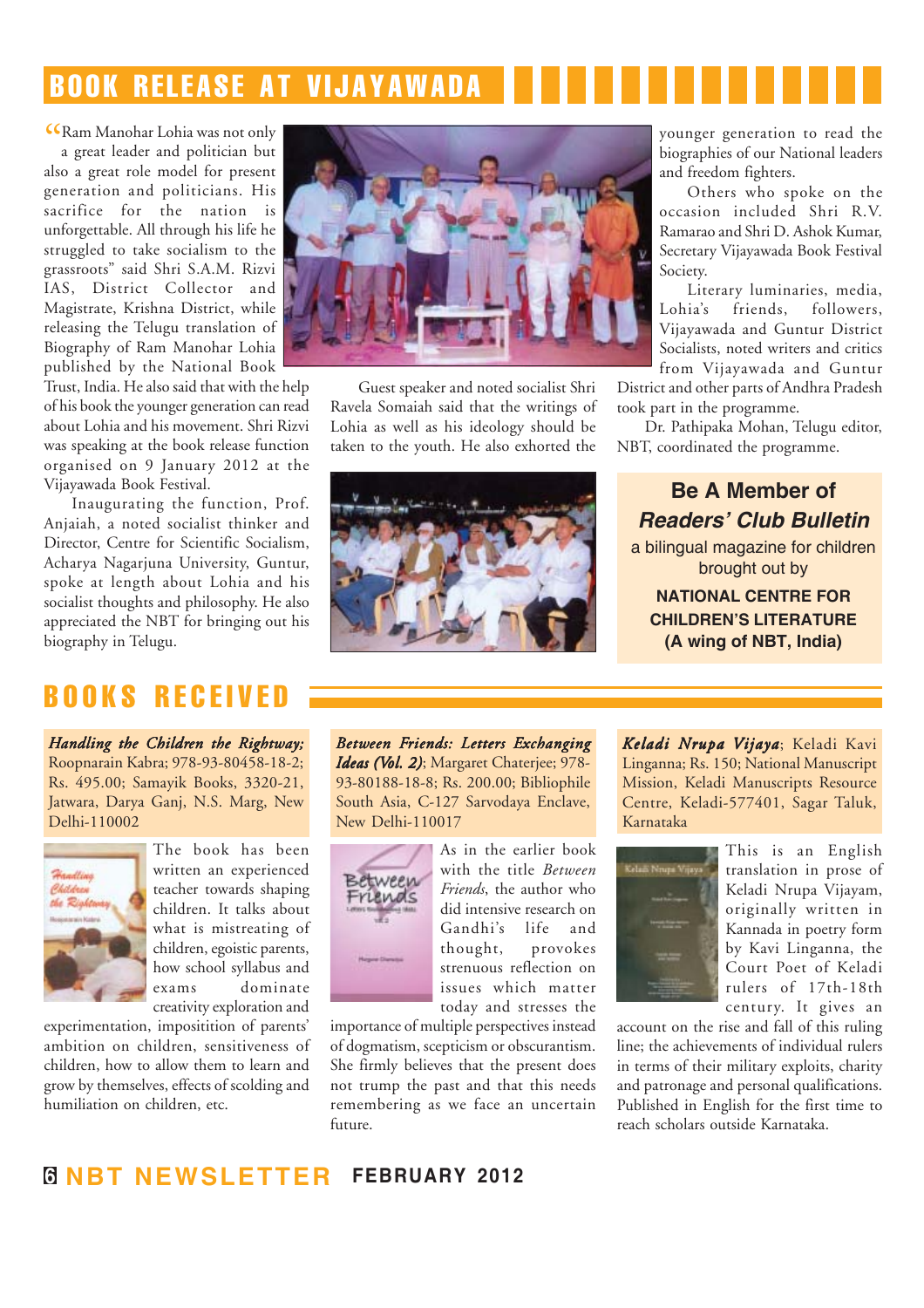# PUBLISHING COURSE AT KOLKATA

The National Book Trust, India<br>organised a Training Course in Book Publishing at the Chandramukhi - Kadambiri Sabhagriha, University of Calcutta, Kolkata from 5-17 December 2011 in collaboration with the Publishers & Booksellers Guild, Kolkata and the Centre for Studies in Book Publishing, University of Calcutta.

The Publishing Course was inaugurated by Shri Brakta Basu, Hon'ble Minister-in-Charge Primary,

School & Higher Education, Govt. of West Bengal.

Prof. Suranjan Das, VC, Calcutta University, Prof. S N Bera, Director, Centre for Studies in Book Publishing Calcutta University and Shri Tridib Kumar Chatterjee, Hon. Gen. Secretary, Publishers and Booksellers Guild, Kolkata were also present on the occasion.

The syllabi of the course included





introduction and brief history of publishing books and journals in India, Intellectual Property and Copyright, designing of a book and its parts, copyediting and role of a copy-editor in developing a manuscript, Indian Book Publishing, export, international book fairs and global scenario, marketing concepts of different books in the publishing house, electronic publishing, E-books, Emarketing, Concepts & recent trends and much more.

The expert faculty comprised Shri Sridhar Balan, Jayanta Bagchi, Prabir Kumar Ganguly, S. K. Mohanty, Ashoke Mukhopadhyay, G S Jolly, N N Sarkar, B N Varma, N K Bhattacharjee, Subir Roy, P Sircar, Milinda De, Kalyan Banerjee, Balbir Singh, Sukumar Das, Sugat Jain, Prantik Bose, Smt. Sharmila Abraham, Ms. Vinutha Mallya, Ms. Mandira Sen.

Apart from the theory classes, the participants were taken to a press visit for practical experience to Saraswati Press Ltd. B T Road, Kolkata.

A valedictory function was held on 17 Dec, where the participants were awarded certificates.

The Guest of honour for the valedictory function was Prof. Suranjan Das, Vice-Chancellor, Calcutta University.

Chief Guest, Dr. Swapan Chakravarty, Director, National Library, Kolkata, Prof. S N Bera, DN Centre for Studies in Book Publishing, Calcutta University and Ms Farida M Naik, Joint Director (A&F), NBT, India were other dignitaries present.

The course was coordinated by Sumit Bhattacharjee, AD (Exh.), NBT.





The Institute of Book Publishing, New Delhi, organised a week-long 'Special Course for Officers of Educational Publications Department, Sri Lanka' from 26-31 December 2011. Author-Editor/ Publisher relationship, Editing, Proofreading, House Style, Copy Editing and Tools of Editing, Type Fonts and Designing, Copyright, Legal Issues were some of the subjects covered in the course. As part of the field work, the participants visited NCERT and NBT. Shri M.A. Sikandar, Director, NBT, spoke at valedictory session of the course.

**FEBRUARY 2012 NBT NEWSLETTER 7**